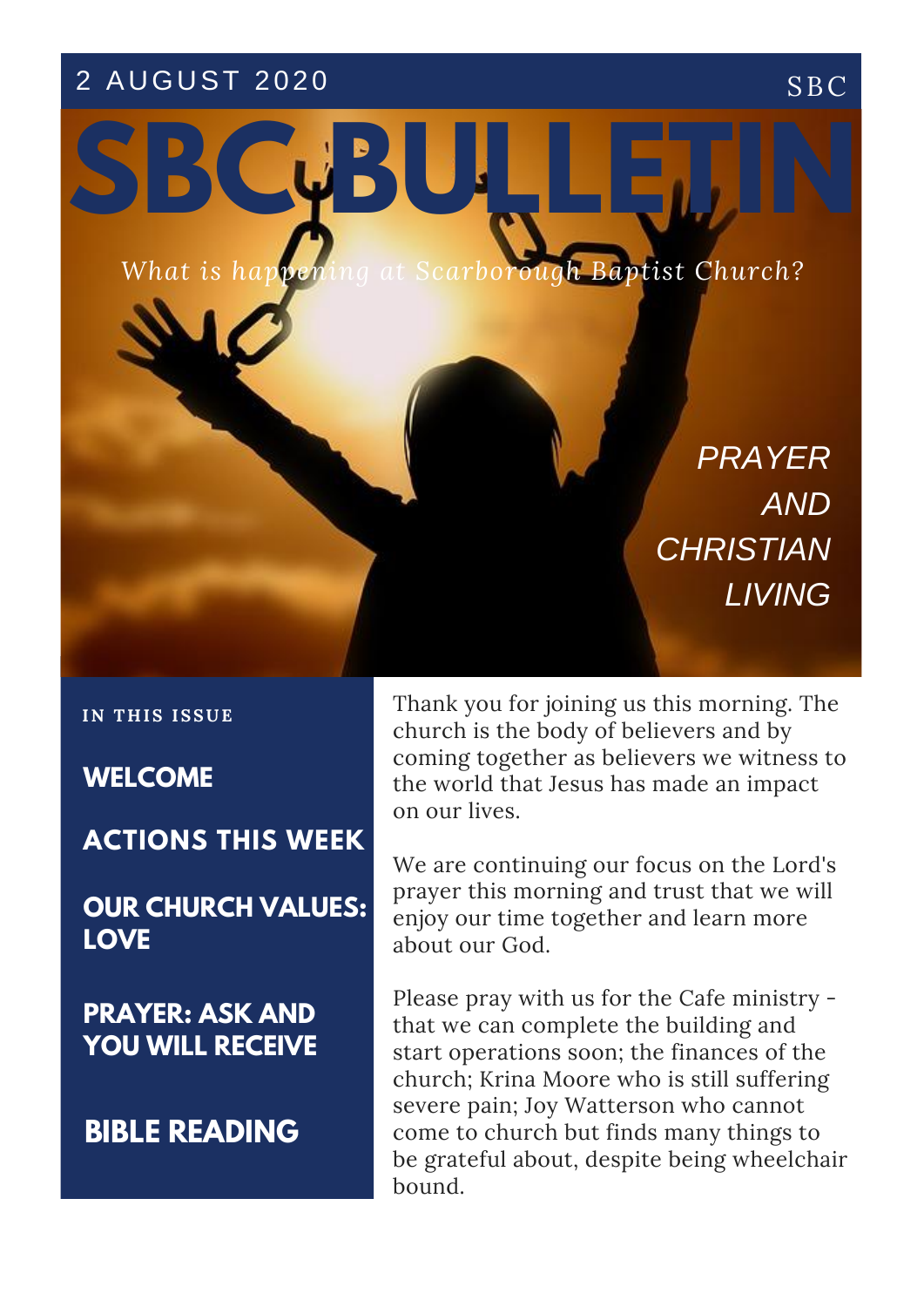# 2 AUGUST 2020 P2



The values of Scarborough Baptist Church fall under three action categories – Love, Know, and Go. Each category contain a series of supplementary principles that act as a guide to how we 'do' church at Scarborough.

We pray to be a church which is:

built on the person and character of God where our members are excited about who God is, love His person and character and worship him as the triune God (Father, Son and Holy Spirit), who is their Creator, Saviour and Lord

embrace his will as an opportunity to love him and others better

resist being motivated by guilt to do things for God and others but are motivated by their love for God and gratitude for what He has done for the world in Christ

### HAPPENINGS THIS WEEK

#### **SUNDAY**

Prayer meeting before church Sundays @ Six meal starting tonight **MONDAY**

Explorers' Bible Study 9.30 am at the church.

Bible Study at the church at 7pm.

**TUESDAY** Craft group is deciding when to start again.

Pastors' meeting

**THURSDAY**

Mainly Music Outreach to carers with toddlers.

### **OTHER MINISTRIES**

**Brighton Kids** continuing on every day.

**Music Committee** meets today after church.

**Saturday Prayer Meeting** 8am every third Saturday of the month on zoom

**Mentoring at Primary School** - to be decided when to restart **Finance Meeting** - once a month **Management Meeting** - once a month

**Elders' meeting** - once a month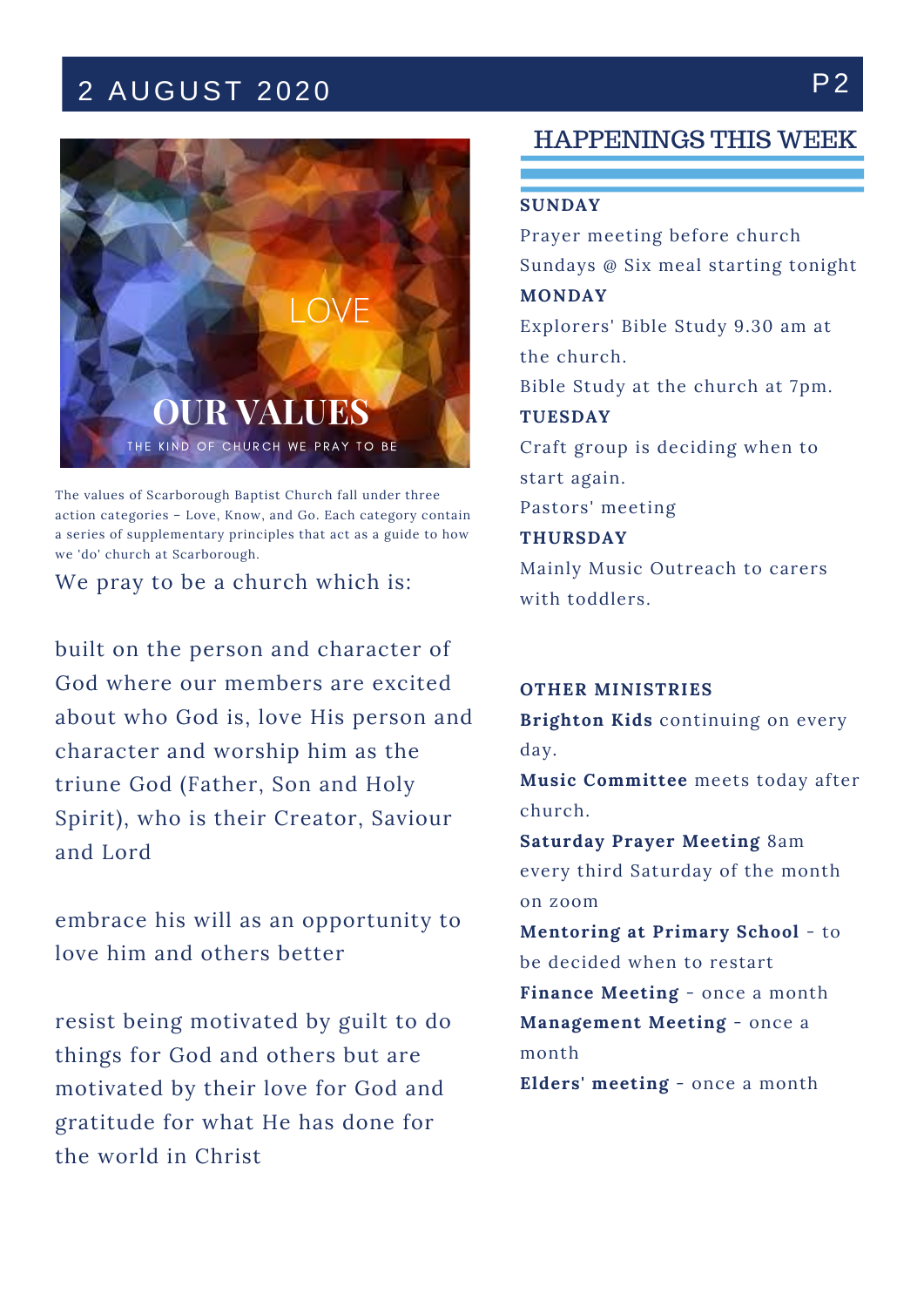## 2 AUGUST 2020 P3

"Ask, and you will receive", Jesus told his disciples. Christians have often struggled with this seemingly unconditional promise in the face of unanswered prayer. For this reason, people often start their contemplation on this passage by constructing alternative interpretations to combat Christians developing unrealistic expectations of God's reponse to our prayers.

It is, perhaps, necessary to first take this statement of Jesus at its face value. By not doing so, we are robbing the statements of its breathtaking audacity. Jesus' words depict God as someone who is just waiting to expend his riches on his children. And the only thing which seemingly blocks God's children from receiving the things they want from his hands, is their unwillingness to ask Him for it. "You have not, because you do not ask", Jesus reiterated.

tree than he is to put out new ones. Wise people have counselled us that if anything Before we consider what may hinder God from keeping this promise to give us what we ask for, we must reflect on what keeps us from asking God for the things we lack or want. It may be that we have become cynical about the way life works. Lifeexperience has taught us that there are no free meal tickets. If there is a heavenly Santa Claus he is much more likely to steal the presents from under the Christmas sounds too good to be true, it usually is. And so we approach Jesus' open invitation to receive things freely from God with all the scepticism our experience demands. It may also be that we want to protect our faith. We have all heard of people who have blindly believed that God will answer their prayer and who have ended up radically disillusioned when their prayers were not answered. And so we'd rather steer away from such naive faith, if only to shelter us from potential future disillusionment.

Faith is different from certainty. It offers no final guarantees. It is risky. It makes us vulnerable. It leaves us open to possible disappointment. And yet, despite these things, faith also calls us to trust that God is indeed interested in us, wanting to give us what we ask of him. The times when faith scrapes hard against reality, or becomes stranded on unmovable facts, when we are in danger of losing the solid foundation

Prayer